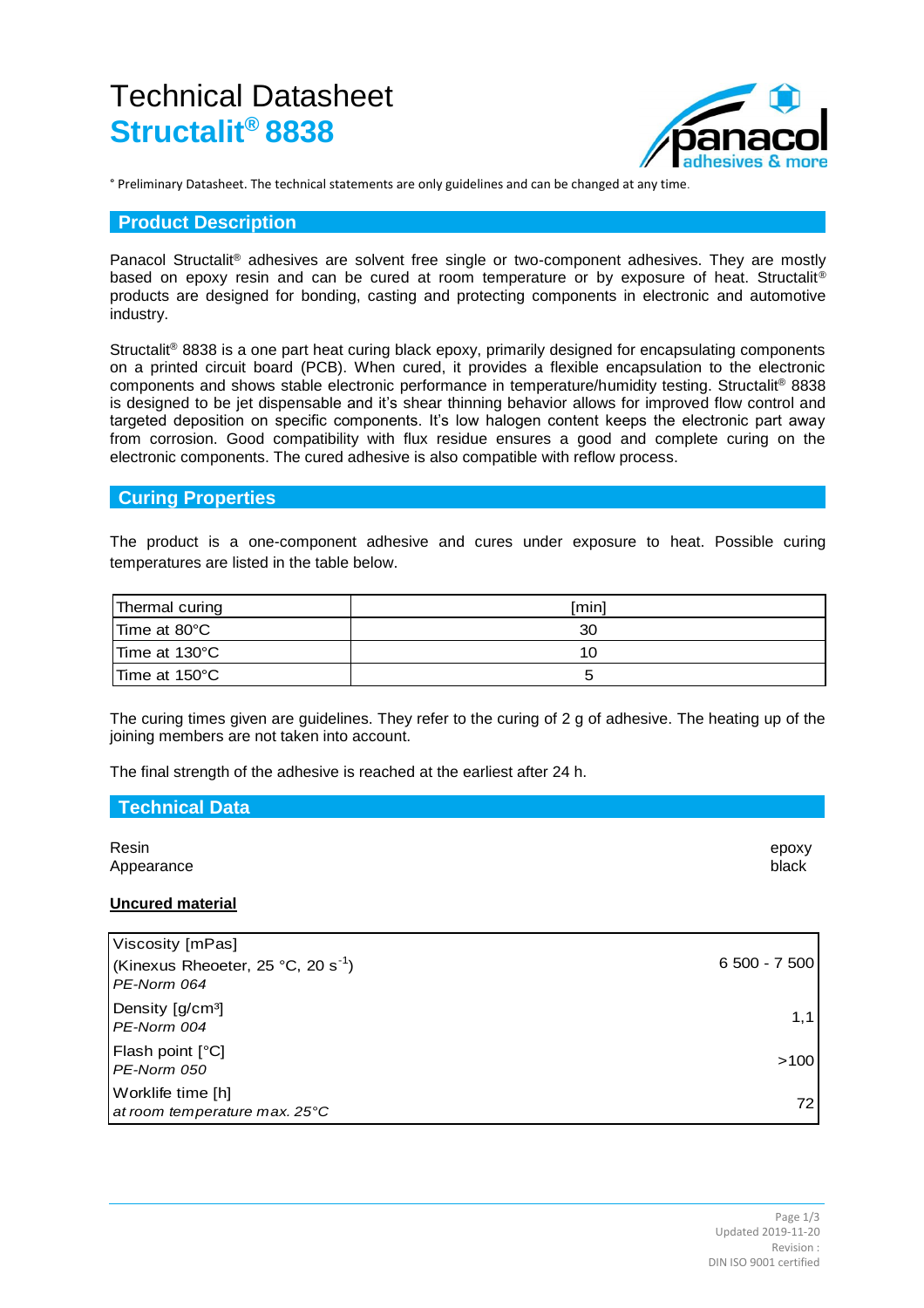# Technical Datasheet **Structalit® 8838**



° Preliminary Datasheet. The technical statements are only guidelines and can be changed at any time.

## **Cured material**

| Hardness shore D<br>PE-Norm 006                                  | $15 - 25$      |
|------------------------------------------------------------------|----------------|
| Temperature resistance [°C]                                      | $-40 - 200$    |
| Shrinkage [%]<br>PE-Norm 031                                     | <1             |
| Water absorption [mass %]<br>PE-Norm 016                         | $<$ 2          |
|                                                                  |                |
| Glass transition temperature DSC [°C]<br>PE-Norm 009             | $15 - 25$      |
| Coefficient of thermal expansion [ppm/K] below Tg<br>PE-Norm 017 | 17             |
| Coefficient of thermal expansion [ppm/K] above Tg<br>PE-Norm 017 | 312            |
|                                                                  |                |
| Insulating resistance [Ohm*cm]<br>PE-Norm 044                    | $6,7E+12$      |
|                                                                  |                |
| Young's modulus E [MPa]<br>PE-Norm 056                           | 13             |
| Tensile strength [MPa]<br>PE-Norm 014                            | $\overline{2}$ |
| Elongation at break [%]<br>PE-Norm 014                           | 52             |
| Lap shear strength (FR4/FR4) [MPa]<br>PE-Norm 013                | 13             |

# **Transport/Storage/Shelf Life**

| Trading unit   | <sup>-</sup> ransport           | Storage | Shelf-life*               |
|----------------|---------------------------------|---------|---------------------------|
| Cartridge      | $0^{\circ}$ C - 10 $^{\circ}$ C | -20°C   | At delivery min. 3 months |
| Other packages |                                 |         | max. 6 months             |

*\*Store in original, unopened containers!*

# **Instructions for Use**

# **Surface preparation**

The surfaces to be bonded should be free of dust, oil, grease or other dirt in order to obtain an optimal and reproducible bond.

For cleaning we recommend the cleaner IP® Panacol. Substrates with low surface energy (e.g. polyethylene, polypropylene) must be pretreated in order to achieve sufficient adhesion.